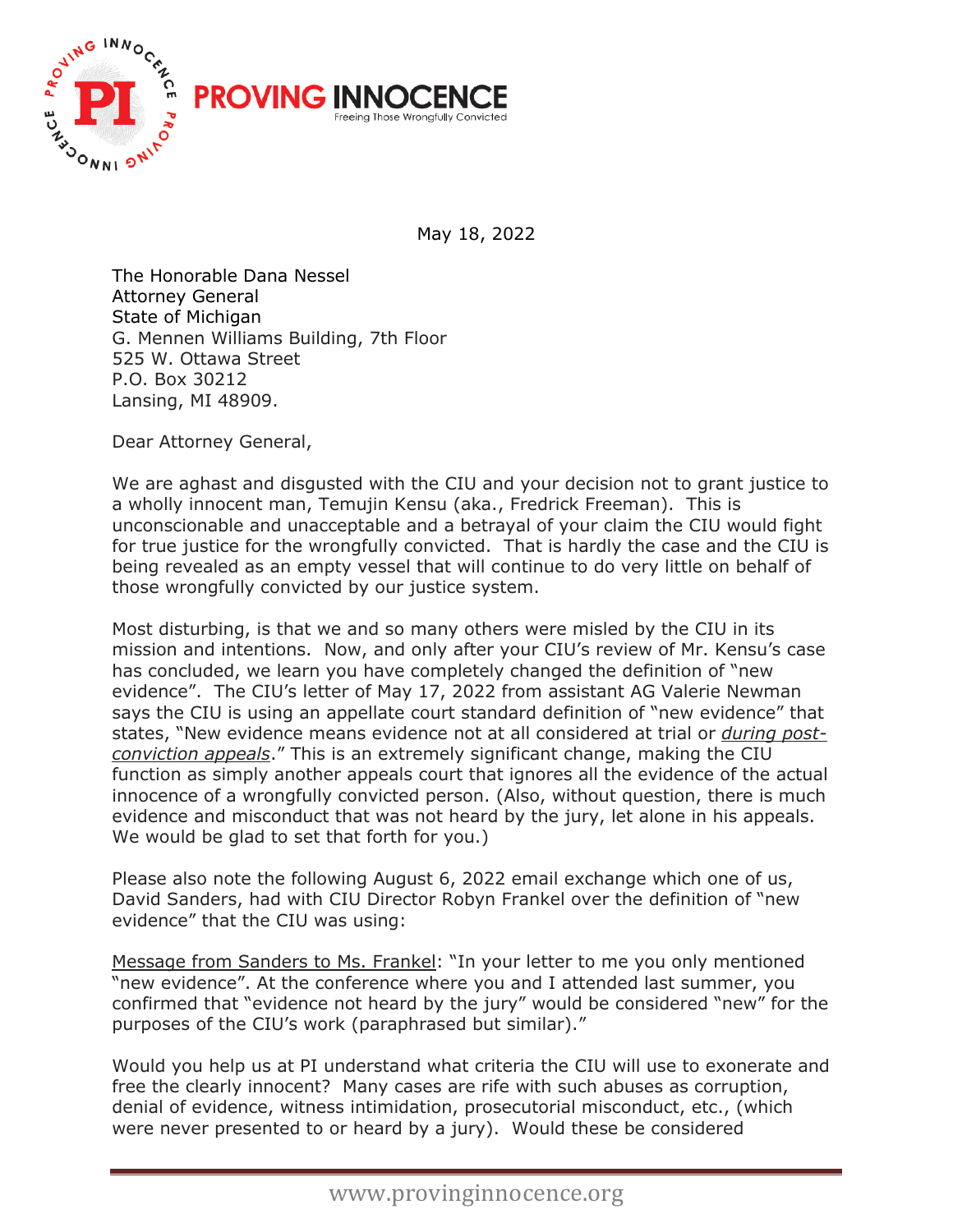"sufficient" new evidence in cases where there is absolutely no strong or direct evidence (or any) for guilt?

That was my understanding from past events you attended and spoke at and hope you can simply confirm that."

Response from Ms. Frankel: "Just back in town but trying to get back to you. You are correct in your recollection. Evidence which was not presented to the jury (though it might have been known at the time of trial) may be considered "new evidence" for CIU purposes. Also, any evidence which illustrates that a person is innocent of the offense will be considered by the Unit. This would include police or prosecutor misconduct where that misconduct implicates a person's factual innocence."

Response to Ms. Frankel: "Thank you for the wonderful news and confirmation. That was the *exact* standard we were hoping to see implemented and the one that is most likely to ensure justice for all! Bless you all......"

Note that CIU Director Frankel does mention that "…any evidence which illustrates that a person is innocent of the offense will be considered by the Unit. This would include police or prosecutor misconduct where that misconduct implicates a person's factual innocence." She clearly does not mention in any way "postconviction appeals". That was our concern from the very formation of the CIU because such a provision completely hobbles the ability of the CIU to do justice for so many wrongfully convicted individuals.

Why was the definition of "new evidence" revised and why were we being so badly misled? Moreover, If the CIU is simply going to operate, in effect, as another appeals court that will ignore all evidence of actual innocence, why do we need a state CIU? Are innocent people to submit applications to the CIU and expect that body will examine the evidence and misconduct that caused the wrongful conviction when now we know that clearly will not happen? These folks have already had the run around by the courts. Why should they get the same treatment by the CIU?

Your decision to use an appellate court standard for new evidence is perplexing and makes one wonder what is the real reason for not addressing Mr. Kensu's wrongful conviction? We will be investigating that and working with our media partners (newspapers, cable and network TV, and the social media) to determine why the worst wrongful conviction in Michigan remains. There will be no hiding or quick dismissal of such egregious non-action on this 35-year tragedy.

Beyond the legal technicalities that are unfortunately delegitimizing the CIU, please answer a simple question: Do you believe Mr. Kensu is actually innocent? As an advocate for justice that you have been, that should be something very easy to answer. Others in the criminal justice system have not been timid and have had the courage, some at high personal expense, to say that he should not be imprisoned as the abundance of evidence and alibi witnesses demonstrate, not to mention the misconduct of former prosecutor Robert Cleland that caused the trial jury to get it wrong. For example, we call your attention to Chief Judge Denise Page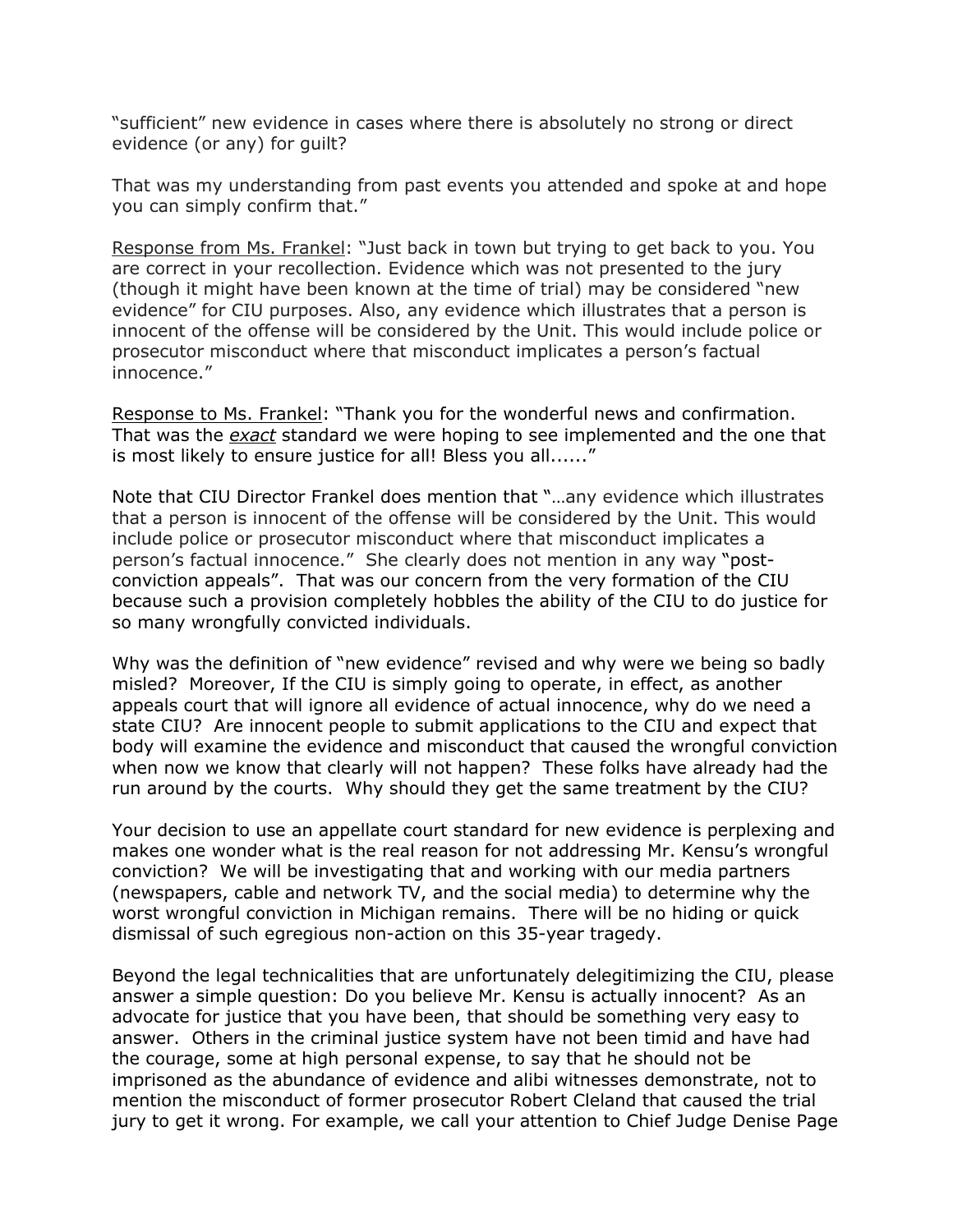Hood, U.S. District Court, Eastern District, who in her 2010 habeas ruling stated that Mr. Kensu's wrongful conviction was achieved through prosecutorial misconduct, though unfortunately, her decision was overruled on purely technical grounds having nothing to do with his actual innocence. Also note that this travesty has been recognized but highly respected individuals who have examined it including two Chief Justices of the Michigan Supreme Court; the President of the Michigan Council of Professional Investigators; a 30-year federal prosecutor; former FBI agents; state and local law enforcement officials; a U.S. Senator and U.S. Congressman; the retired Co-Director of the Cooley Innocence Project; Michigan State senators and representatives; and a detective who spent 31 years in the *very same* police department where Temujin was arrested. Moreover, the prestigious Michigan Innocence Clinic of the University of Michigan's Law School represents Temujin and would not be doing so if there were a trace of guilt.

None of these respected individuals resorted to a technical definition of "new evidence" to avoid calling out an appalling wrongful conviction. All were willing to do the right thing. In that regard, please answer these two questions: Do you believe Mr. Kensu is actually innocent? Do you believe his conviction has integrity?

In addition, we are confident that Valerie Newman, the assistant attorney general assigned to Kensu's case, and her staff conducted a comprehensive investigation and generated a massive report not only confirming his complete innocence, but detailing a mountain of abuses and violations that led to his wrongful conviction. That conclusion of complete innocence is hardly surprising since every evaluation of Kensu's innocence, excepting the prosecution's, has made the same determination. We are asking that you forward a copy of Ms. Newman's report to us, as we are sure you stand for transparency in government.

We hope you do not dismiss this complaint but rather move justice forward. God help all of us if you do not seriously reexamine your position. And please do not take this as a partisan "shot". We voted for you, and so did so many others in the justice community, believing you meant what you promised in addressing wrongful convictions. We also donated to your campaign. We cannot express the outrage you have generated among all those who believe true justice many times goes wrong in our court system but hoped that the CIU would make a difference. The decision concerning Kensu deflates the entire wrongful conviction community who now realize the CIU is a paper tiger.

May 23rd will be Temujin Kensu's 59th birthday and he has languished behind bars for almost 36 years, entering prison as a young man of 23 and now suffering from a number of serious health issues that will surely shorten his life. He shouldn't spend another day, yet another birthday, away from his family and loved ones. It is shameful and unacceptable that the CIU is dismissing Mr. Kensu's case on technical grounds, as happened with his habeas, and in so doing frustrating justice once more.